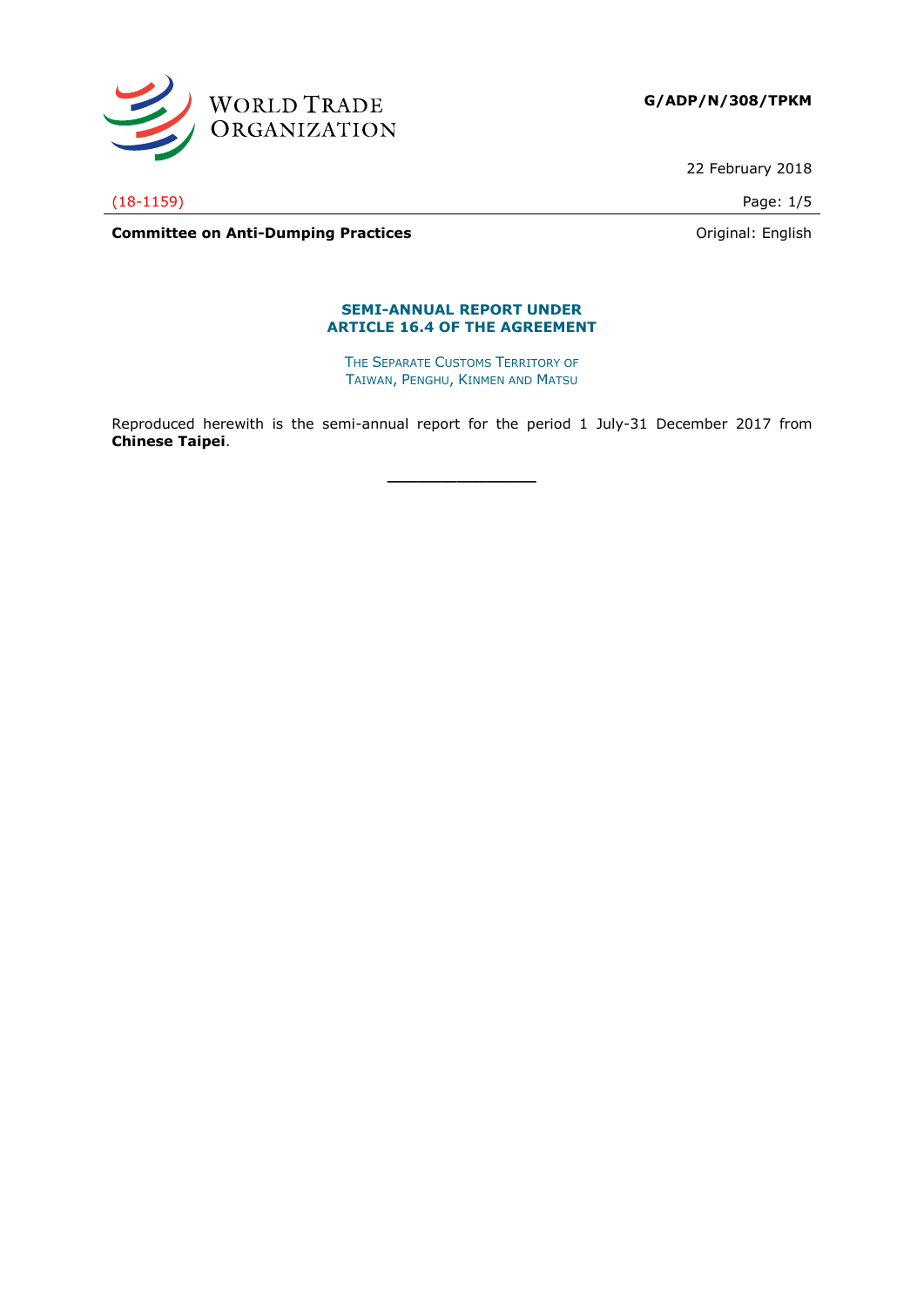#### **SEMI-ANNUAL REPORT OF ANTI-DUMPING ACTIONS<sup>2</sup>**

#### FOR THE PERIOD 1 JULY-31 DECEMBER 2017

## **Original Investigations**

| <b>Country or</b><br>customs | <b>Product</b>                                                                                                                                       | <b>Initiation</b>                                            | <b>Provisional</b><br>measures and                                                                                                        | <b>Final measures</b>                                                                                                                     |                                                                                                 | No final<br>measures / | Other                | Trade data<br>(from published                                                                                              |                                                                                                | <b>Basis for</b><br>normal value              |
|------------------------------|------------------------------------------------------------------------------------------------------------------------------------------------------|--------------------------------------------------------------|-------------------------------------------------------------------------------------------------------------------------------------------|-------------------------------------------------------------------------------------------------------------------------------------------|-------------------------------------------------------------------------------------------------|------------------------|----------------------|----------------------------------------------------------------------------------------------------------------------------|------------------------------------------------------------------------------------------------|-----------------------------------------------|
| territory                    |                                                                                                                                                      |                                                              | preliminary<br>determinations                                                                                                             | <b>Definitive duty</b>                                                                                                                    | <b>Price</b><br>undertaking                                                                     | termination            |                      | report(s))                                                                                                                 |                                                                                                | determination                                 |
|                              | Description;<br>HS 6-digit category<br>covering<br>investigated<br>product <sup>3</sup> ; ID<br>number; $(*)$ if<br>investigation<br>of $>1$ country | Date; period of<br>investigation<br>(D-dumping;<br>I-injury) | Date of duties;<br>range of<br>individual<br>dumping<br>margins; "other"<br>rates; [range of<br>applied rates if<br>different,<br>reason] | Date of duties;<br>range of<br>individual<br>dumping<br>margins; "other"<br>rates; [range of<br>applied rates if<br>different,<br>reason] | Date of<br>application;<br>range of<br>individual<br>dumping<br>margins or<br>minimum<br>prices | Date,<br>Reason        | Date,<br>explanation | Import volume<br>or value<br>(units /<br>currency);<br>product<br>coverage,<br>period, if<br>different from<br>cols. $2/3$ | Import<br>volume as %<br>of apparent<br>domestic<br>consumption<br>or as % of<br>total imports | Codes for all<br>bases used in<br>proceeding; |
|                              |                                                                                                                                                      |                                                              |                                                                                                                                           |                                                                                                                                           | 6                                                                                               |                        | я                    | ą                                                                                                                          | 10                                                                                             | 11                                            |
|                              | Nil                                                                                                                                                  |                                                              |                                                                                                                                           |                                                                                                                                           |                                                                                                 |                        |                      |                                                                                                                            |                                                                                                |                                               |

ł

ب<br>-

<sup>&</sup>lt;sup>1</sup> Website address where published reports on investigations are available: <http://web.customs.gov.tw/ct.asp?xItem=76010&ctNode=15319>

 $^2$  All terms and column headings used in this format have the meanings assigned to them in the instructions.<br><sup>3</sup> For reference purposes only.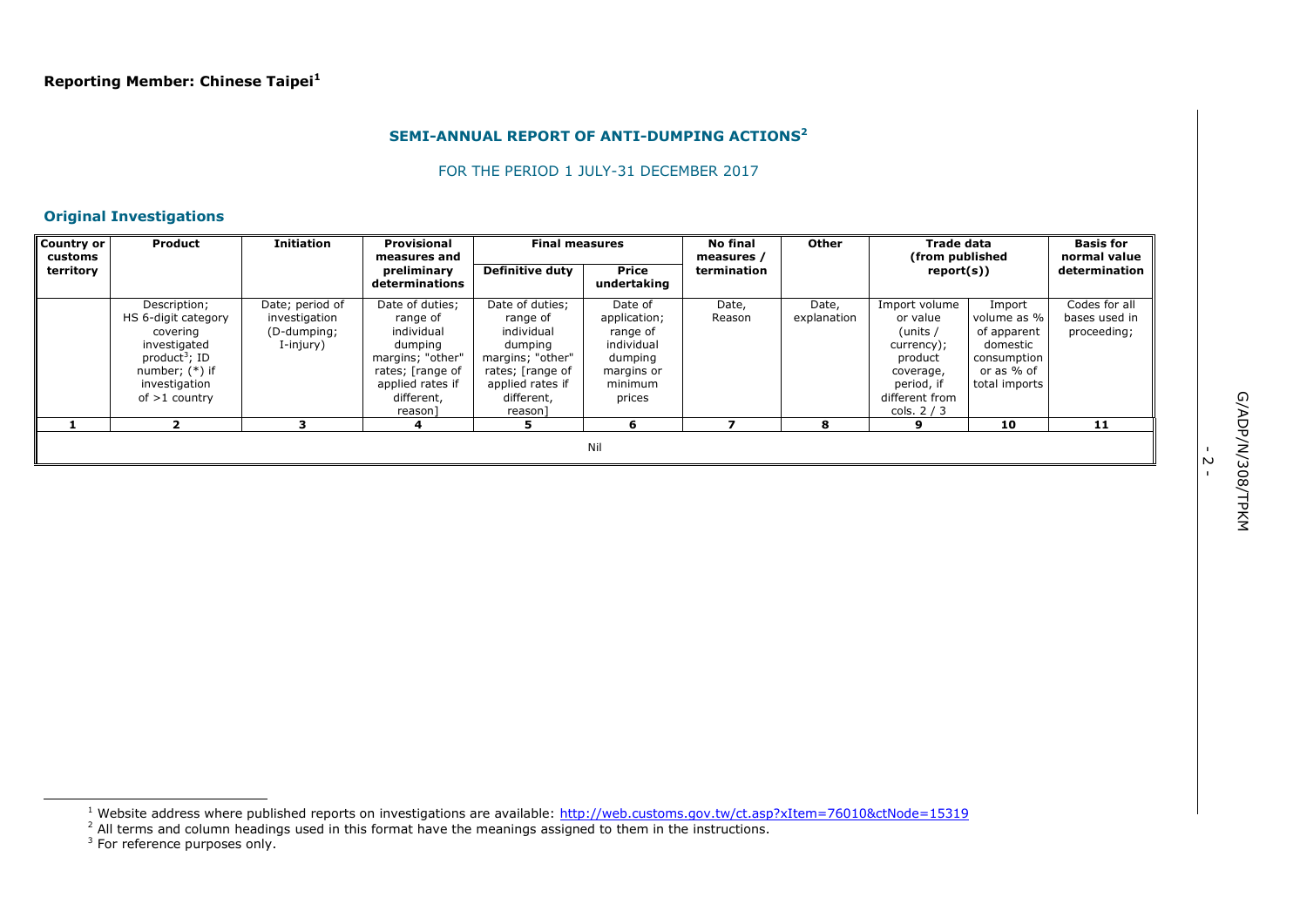## **Reviews / Other subsequent proceedings**

| Country                    | Product                                                                                                                                     | <b>Initiation</b>                                                                              | Preliminary                                                                                                                               | <b>Final results</b>                                                                                                                 |                                                                                                                     | <b>Revocation</b>       | Other (e.g.,                                      | <b>Trade Data (if available</b><br>from published report(s)<br>on proceeding)                                         |                                                                                                     | <b>Basis for</b>                             |
|----------------------------|---------------------------------------------------------------------------------------------------------------------------------------------|------------------------------------------------------------------------------------------------|-------------------------------------------------------------------------------------------------------------------------------------------|--------------------------------------------------------------------------------------------------------------------------------------|---------------------------------------------------------------------------------------------------------------------|-------------------------|---------------------------------------------------|-----------------------------------------------------------------------------------------------------------------------|-----------------------------------------------------------------------------------------------------|----------------------------------------------|
| or<br>customs<br>territory |                                                                                                                                             |                                                                                                | results /<br>determination                                                                                                                | <b>Definitive duty</b>                                                                                                               | <b>Price</b><br>undertaking                                                                                         | of<br><b>Measures</b>   | procedures<br>not affecting<br>the duty<br>level) |                                                                                                                       |                                                                                                     | normal value<br>determination                |
|                            | Description;<br>HS 6-digit<br>category covering<br>investigated<br>$product^3$ ;<br>ID number; $(*)$ if<br>investigation of<br>$>1$ country | Date, Type of<br>Review or<br>Procedure<br>(code), Period<br>Covered                           | Effective date;<br>range of<br>individual<br>dumping<br>margins; "other"<br>rates; [range of<br>applied rates if<br>different,<br>reason] | Effective date,<br>range of individual<br>dumping margins;<br>"other" rates;<br>[range of applied]<br>rates if different,<br>reason] | Effective date;<br>range of<br>individual<br>dumping<br>margins or<br>minimum prices;<br>or other<br>outcome (code) | Date,<br>Reason         | Date,<br>explanation                              | Import volume<br>or value<br>(units/currenc<br>y; product<br>coverage,<br>period, if<br>different from<br>cols. $2/3$ | Import<br>volume as<br>$%$ of<br>apparent<br>domestic<br>consumption<br>or as % of<br>total imports | Codes for all<br>bases used in<br>proceeding |
|                            | $\mathbf{2}$                                                                                                                                | з.                                                                                             | 4                                                                                                                                         | 5.                                                                                                                                   | 6                                                                                                                   | $\overline{\mathbf{z}}$ | 8                                                 | 9                                                                                                                     | 10                                                                                                  | 11                                           |
|                            | <b>Toweling Products</b><br>6302.60,6302.91<br>06-0001                                                                                      | 30.11.2016<br><b>SNR</b><br>$D: 01.10.2015 -$<br>30.09.2016; I:<br>01.01.2011-<br>31.03.2017   |                                                                                                                                           | P: 20.12.2017<br>C: 21.12.2017<br>$0\%$ ,<br>29.72%;<br>All Others<br>29.72%                                                         |                                                                                                                     |                         |                                                   | <b>CF</b>                                                                                                             |                                                                                                     | HMP<br><b>CV</b>                             |
| China                      | Certain footwear;<br>6402.20, 6402.91,<br>6402.99, 6403.20,<br>6403.51, 6403.59,<br>6403.91, 6403.99<br>07-0001                             | 11.12.2017<br><b>SNR</b><br>$D: 01.10.2016 -$<br>30.09.2017;<br>$I: 01.01.2012-$<br>31.03.2018 |                                                                                                                                           |                                                                                                                                      |                                                                                                                     |                         |                                                   |                                                                                                                       |                                                                                                     |                                              |

CF – Information not provided for reasons of confidentiality  $CV -$  Constructed value  $n/a$  – not available

EXP – Measure expired without review

HMP – Home market price

TMP – Third country price

NME – Non-Market Economy

FA – use of Facts Available

n/a – not available in the example of the publication date that the P – Publication date is not available that the P – Publication date is not a part of the P – Publication date in the P – Publication date is not a part of LDR – Lesser duty<br>
SNR – Sunset review<br>
SNR – Sunset review<br>
SRR – Changing Circumstance Review

\*CSR – Changing Circumstance Review

.<br>ب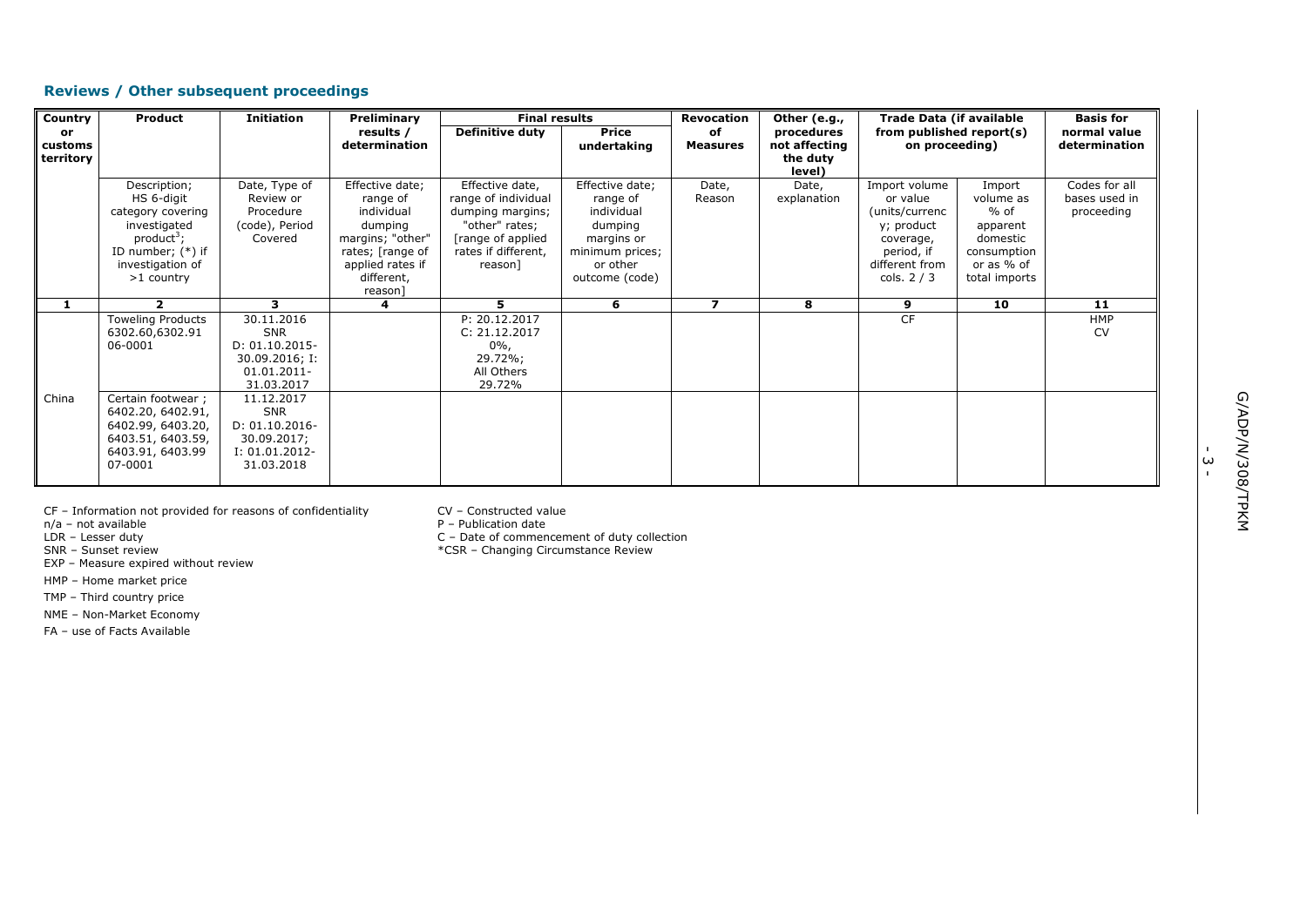## G/ADP/N/308/TPKM

## - 4 -

#### **ANNEXES**

## DEFINITIVE ANTI-DUMPING MEASURES IN FORCE AS OF 31 DECEMBER 2017

| Country/<br><b>Customs</b><br><b>Territory</b> | Product, investigation<br><b>ID</b> number                                                                     | Measure(s)    | Date of original<br>imposition;<br>publication reference | Date(s) of<br>extension;<br>publication<br>reference(s)                                                         |
|------------------------------------------------|----------------------------------------------------------------------------------------------------------------|---------------|----------------------------------------------------------|-----------------------------------------------------------------------------------------------------------------|
| Brazil                                         | Carbon steel plate (*);<br>16-0002-BRA                                                                         | Duties        | 22.08.2016;<br>(20.02.2017<br>Gazette, 1061003661)       |                                                                                                                 |
|                                                | Toweling products<br>06-0001                                                                                   | Duties        | 01.06.2006;<br>(19.09.2006<br>Gazette, 09505505100)      | 20.12.2011;<br>(19.12.2011<br>Gazette,<br>10005922250)<br>21.12.2017;<br>(20.12.2017<br>Gazette,<br>1061027368) |
|                                                |                                                                                                                | Undertaking   | 19.09.2006;<br>(19.09.2006<br>Gazette, 09505505100)      | 20.12.2011;<br>(19.12.2011)<br>Gazette,<br>10005922250)                                                         |
|                                                | Certain footwear<br>07-0001                                                                                    | Duties        | 16.03.2007;<br>(12.07.2007<br>Gazette, 09605503710)      | 13.12.2012;<br>(13.12.2012)<br>Gazette,<br>10105538220)                                                         |
|                                                |                                                                                                                | Undertakings  | 16.03.2007;<br>(12.07.2007<br>Gazette, 09605503710)      | 22.04.2013;<br>(17.04.2013)<br>Gazette,<br>1021008347)                                                          |
| China                                          | Benzoyl peroxide (BPO)<br>09-0001                                                                              | Duties        | 20.05.2010;<br>(01.10.2010<br>Gazette, 09905908550)      | 14.3.2016;<br>(14.3.2016<br>Gazette,<br><u>1051005381)</u>                                                      |
|                                                | Portland cement type I,<br>II and its clinker<br>10-0002                                                       | <b>Duties</b> | 30.05.2011<br>(19.10.2011<br>Gazette, 10005909280)       | 20.02.2017;<br>(20.02.2017<br>Gazette,<br>1061003663)                                                           |
|                                                | Flat-rolled products of<br>stainless steel, cold-<br>rolled, whether in coils or                               | Duties        | 15.08.2013;<br>(05.03.2014)<br>Gazette, 1031004626)      |                                                                                                                 |
|                                                | sheets $(*)$<br>13-0001-CHN                                                                                    | Undertaking   | 15.08.2013;<br>(05.03.2014)<br>Gazette, 1031004626)      |                                                                                                                 |
|                                                | Certain flat-rolled steel<br>products, plated or<br>coated with zinc or zinc-<br>alloys $(*)$ ;<br>16-0001-CHN | Duties        | 22.08.2016;<br>(20.02.2017<br>Gazette, 1061003664)       |                                                                                                                 |
|                                                | Carbon steel plate (*);<br>16-0002-CHN                                                                         | Duties        | 22.08.2016;<br>(20.02.2017<br>Gazette, 1061003661)       |                                                                                                                 |
|                                                |                                                                                                                | Undertaking   | 22.08.2016;<br>(20.02.2017<br>Gazette, 1061003661)       |                                                                                                                 |
| India                                          | Carbon steel plate (*);<br>16-0002-IND                                                                         | <b>Duties</b> | 22.08.2016;<br>(20.02.2017<br>Gazette, 1061003661)       |                                                                                                                 |
| Indonesia                                      | Carbon steel plate (*);<br>16-0002-IDN                                                                         | Duties        | 22.08.2016;<br>(20.02.2017<br>Gazette, 1061003661)       |                                                                                                                 |